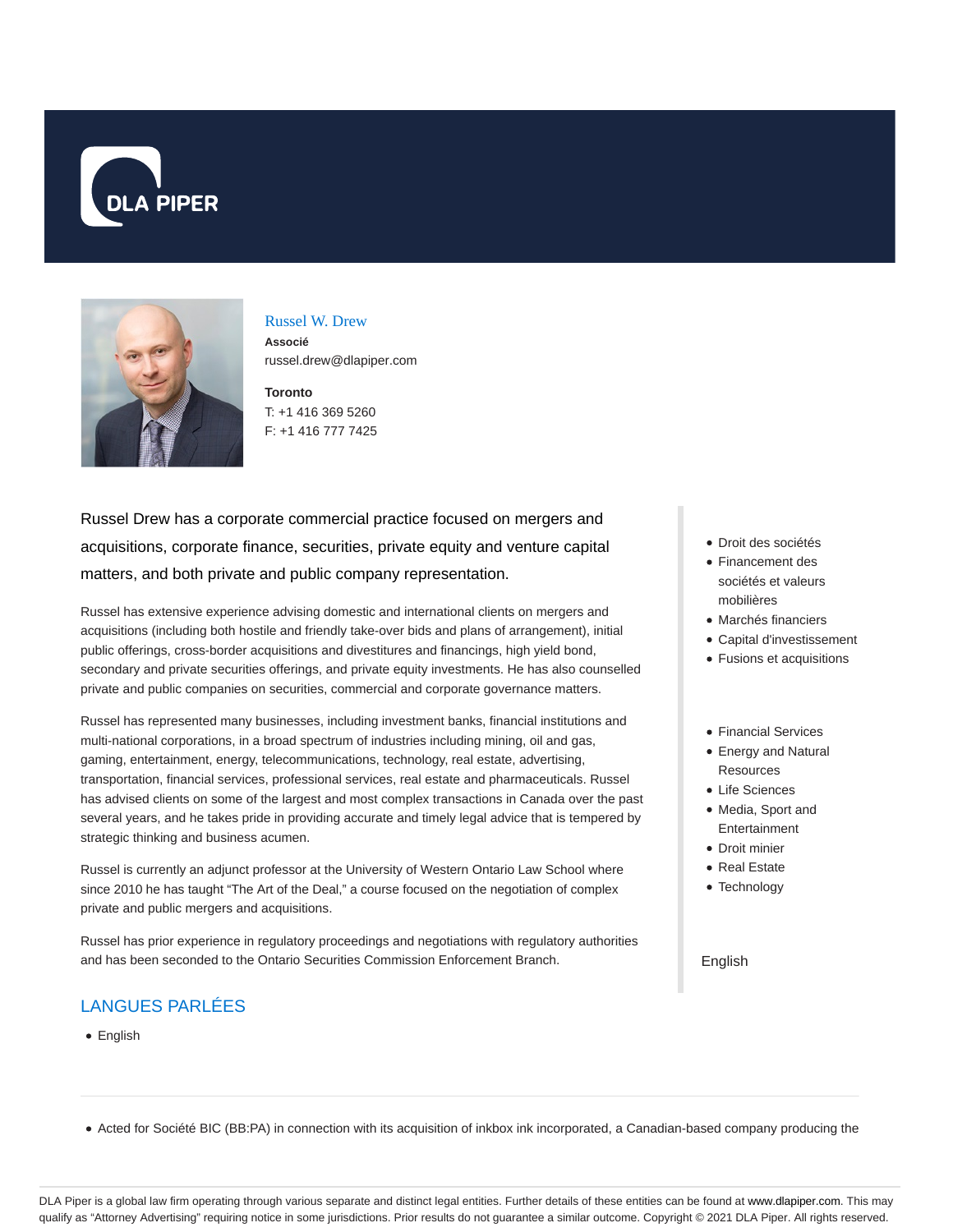leading global brand of semi-permanent tattoos.

- Acted for The Coca-Cola Company (NYSE: KO) as M&A counsel in the sale of its Canadian bottling and distribution subsidiary (ranked among the top 10 "Deals of the Year" in Canada by Lexpert magazine in 2018).
- Acted for Arlington Capital Partners in its acquisition of Ontario-based Everest Clinical Research Inc.
- Represented Aphria Inc. (TSX: APHA and NASDAQ: APHA) in its \$5 billion reverse takeover of Tilray, Inc. (NASDAQ: TLRY).
- Advised Canadian independent bandwidth infrastructure provider Beanfield Technologies in its acquisition by Digital Colony Capital, Inc.
- Acted for Jerry Jones, owner of the Dallas Cowboys, in connection with his sale of Complexity Gaming to GameSquare Esports (CSE: GSQ).
- Acted for Updata Partners in connection in with its investment in Altus Assessments ("Altus"), a Toronto, Ontario-based applicant evaluation and student tracking platform for higher education.
- Represented Qualcomm Technologies, Inc., a subsidiary of Qualcomm Incorporated, in its US \$1.4 billion acquisition of NUVIA.
- Acted for Exelon Corporation (NASDAQ: EXC) in the sale of Steer, one of the fastest-growing specialized electric vehicle subscription businesses (according to proprietary research), to Facedrive Inc. (TSXV: FD).
- Acted for Assured Automotive Inc. in connection with its sale to Boyd Group Income Fund for total proceeds for approximately \$193.6 million, subject to closing and post-closing adjustments.
- Represented Acreage Holdings, Inc. (CSE: ACRG.U) in its USD\$3.4 billion arrangement with Canopy Growth.
- Acted for Charlotte's Web Holdings, Inc. (TSX:CWEB, OTCQX:CWBHF) in its acquisition of Abacus Health Products, Inc. (CSE:ABCS) by way of an arrangement.
- Acted for Pack4u in connection with its acquisition of Catalyst Healthcare.
- Acted for Wild Rose Brewery in connection with its sale to Sleeman.
- Represented Difference Capital Financial Inc. (TSX: DCF) in its \$110 Million business combination with Mogo Finance Technology Inc. (TSX: MOGO, NASDAQ: MOGO) by plan of arrangement.
- Acting for Trulieve Cannabis Corp. (CSE: TRUL) (OTC: TCNNF) in its proposed US\$2.1 billion acquisition of Harvest Health & Recreation Inc. (CSE: HARV, OTCQX: HRVSF).
- Acted for Freshii Inc. (TSX: FRII) in connection with its creation of a dual-class share structure, \$144 million initial public offering and TSX listing..
- Acted for MTY Foods (TSX:MTY) in its acquisition of Kahala Brands, the operator of 18 restaurant brands in 27 countries with approximately 2,800 locations, for approximately US\$310 million, including US\$240 million cash and the issuance of 2,253,930 shares of MTY.
- Acted for Maxwell Technologies, Inc. (NASDAQ: MXWL) in connection with its acquisition of substantially all of the assets and operations of Nesscap Energy Inc. (TSX VENTURE: NCE) by way of a court approved plan of arrangement.
- Acted for Tamaka Gold Corporation in connection with its acquisition by First Mining Finance Corp. (TSX VENTURE: FF) in exchange for the issuance of approximately 92.5 million shares of First Mining Finance.
- Acted for Bonnier Media Group in connection with its sale of Sago Sago Toys Inc. (Sago Mini), Toca Boca AB and Toca Boca Inc. from the Bonnier Group for an undisclosed price.

## DIPLÔMES

#### Admissions au Barreau

Ontario, 2009

## Reconnaissance

- Chambers Canada (Corporate/Commercial Ontario), 2022
- Lexpert Rising Stars: Leading Lawyers Under 40 in Canada, 2019
- Canadian Legal Lexpert® Directory (Corporate Mid-Market), 2021-2022